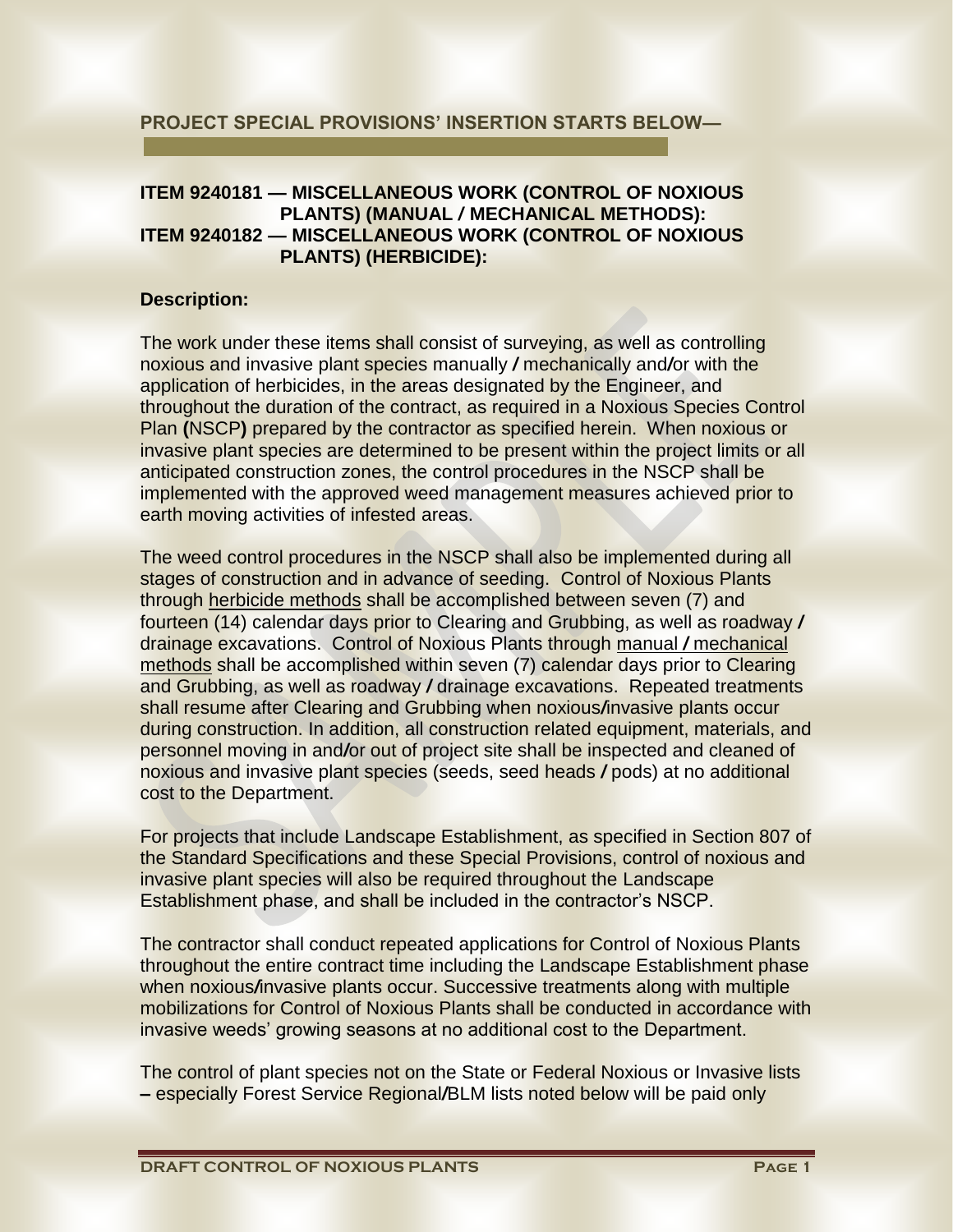when control is directed by the Engineer based on the original or amended NSCP approved by an ADOT construction Professional Landscape Architect (PLA) licensed in the State of Arizona.

The areas to be designated by the Engineer for Control of Noxious Plants shall be coordinated with an ADOT construction PLA. Unless project site presents sizable monocultures or pure stands of high-density noxious and invasive plant species, the contractor shall not perform broadcast applications of glyphosate and*/*or other broad spectrum herbicides within the project limits. Spot-treating of identified noxious and invasive plant species patches shall be conducted.

The selection of appropriate treatment method(s) between herbicide versus manual/mechanical or in combination shall be proposed by the contractor and approved by an ADOT construction PLA through the Engineer consistent with type and life stage of plant species, as well as environmental commitments.

#### **Materials:**

#### **General**

The contractor shall accurately follow all applicable herbicide label requirements. The herbicides to be used and the methods of application shall conform to U. S. Environmental Protection Agency (EPA), Arizona Department of Agriculture, and*/*or Arizona Department of Environmental Quality (ADEQ) requirements, and the product's label instructions, as approved by the Engineer. If herbicides are to be applied to potential or delineated Waters of the US as defined under Section 404 of the Clean Water Act, the contractor shall file a Notice of Intent (NOI) and Notice of Termination (NOT) to EPA and*/*or ADEQ for compliance with the National Pollutant Discharge Elimination System (NPDES) and*/*or Arizona Pollutant Discharge Elimination System (AZPDES) Pesticide General Permit.

All materials to be used shall be listed and protocol information provided in the Noxious Species Control Plan, as specified below. The contractor shall provide the herbicides container with the original chemical label for inspection and confirmation of the chemicals used. All containers shall be disposed of as recommended by the manufacturer.

Herbicides proposed in the plan for use on projects within transportation easements on BLM and*/*or USFS Lands shall be in conformance with the following current environmental documents including: "Environmental Assessment for ADOT Herbicide Treatment Program on Bureau of Land Management Lands in Arizona", which is available at

# *[https://eplanning.blm.gov/epl-front-](https://eplanning.blm.gov/epl-front-office/eplanning/projectSummary.do?methodName=renderDefaultProjectSummary&projectId=34810)*

*[office/eplanning/projectSummary.do?methodName=renderDefaultProjectS](https://eplanning.blm.gov/epl-front-office/eplanning/projectSummary.do?methodName=renderDefaultProjectSummary&projectId=34810)* **[ummary&projectId=34810](https://eplanning.blm.gov/epl-front-office/eplanning/projectSummary.do?methodName=renderDefaultProjectSummary&projectId=34810)** or the "Environmental Assessment for Management of Noxious Weeds and Hazardous Vegetation on Public Roads on National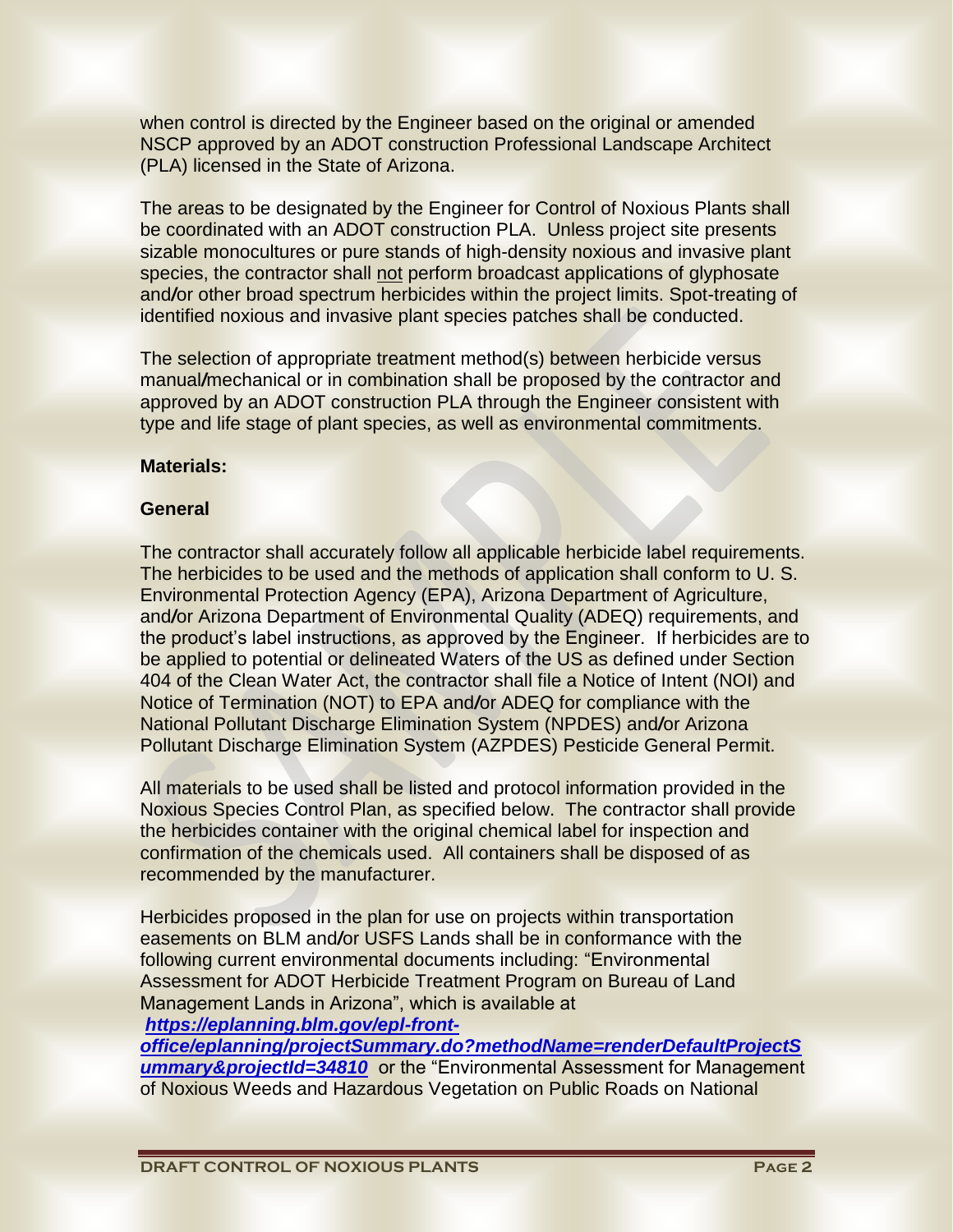Forest System Lands in Arizona" which is available at:

*<http://www.fs.usda.gov/main/r3/landmanagement/projects>* . The

Environmental Documents include a list of approved Herbicides, Mitigations and Best Management Practices (BMPs), which shall be included, as appropriate, by the contractor in the submitted NSCP.

Web links to environmental documents for noxious weeds and invasive plant species treatment for the six (6) National Forests within Arizona**:**

**(1)** Final EIS **(**Environmental Impact Statement**)** and Record of Decision for Noxious Weed Treatment on the Coconino, Kaibab, and Prescott National Forests:

*<http://www.fs.usda.gov/project/?project=30>*

- **(2)** Coronado National Forest EA (Environmental Assessment) for Noxious Weed Treatments: *[http://www.fs.usda.gov/detail/coronado/landmanagement/resourcem](http://www.fs.usda.gov/detail/coronado/landmanagement/resourcemanagement/?cid=stelprdb5123160) [anagement/?cid=stelprdb5123160](http://www.fs.usda.gov/detail/coronado/landmanagement/resourcemanagement/?cid=stelprdb5123160)*
- **(3)** Apache-Sitgreaves National Forest EIS for Noxious Weed Treatments: *[http://data.ecosystem](http://data.ecosystem-management.org/nepaweb/nepa_project_exp.php?project=4967)[management.org/nepaweb/nepa\\_project\\_exp.php?project=4967](http://data.ecosystem-management.org/nepaweb/nepa_project_exp.php?project=4967)*
- **(4)** Tonto National Forest EA for Treatment of Noxious Weeds: *[http://data.ecosystem](http://data.ecosystem-management.org/nepaweb/nepa_project_exp.php?project=4454)[management.org/nepaweb/nepa\\_project\\_exp.php?project=4454](http://data.ecosystem-management.org/nepaweb/nepa_project_exp.php?project=4454)* **;** Additional information on invasive species requirements for the Tonto National Forest is available at: *[http://www.fs.usda.gov/detail/tonto/landmanagement/resourcemanag](http://www.fs.usda.gov/detail/tonto/landmanagement/resourcemanagement/?cid=fsbdev3_018789) [ement/?cid=fsbdev3\\_018789](http://www.fs.usda.gov/detail/tonto/landmanagement/resourcemanagement/?cid=fsbdev3_018789)* .

Arizona Department of Agriculture NOXIOUS WEEDS **(**under the authority of Arizona Revised Statutes, Administrative Code R3**-**4**-**244 Regulated and Restricted Noxious Weeds, as well as R3**-**4**-**245 Prohibited Noxious Weeds**)** web link:

*[https://agriculture.az.gov/pestspest-control/agriculture-pests/noxious](https://agriculture.az.gov/pestspest-control/agriculture-pests/noxious-weeds)[weeds](https://agriculture.az.gov/pestspest-control/agriculture-pests/noxious-weeds)*

Furthermore, the USDA Southwestern Region Weed Field Guides web link is accessible below:

*[https://www.fs.usda.gov/detail/r3/forest](https://www.fs.usda.gov/detail/r3/forest-grasslandhealth/invasivespecies/?cid=stelprd3813522)[grasslandhealth/invasivespecies/?cid=stelprd3813522](https://www.fs.usda.gov/detail/r3/forest-grasslandhealth/invasivespecies/?cid=stelprd3813522)*

The USDA New Invaders of the Southwest is attainable within the web link below: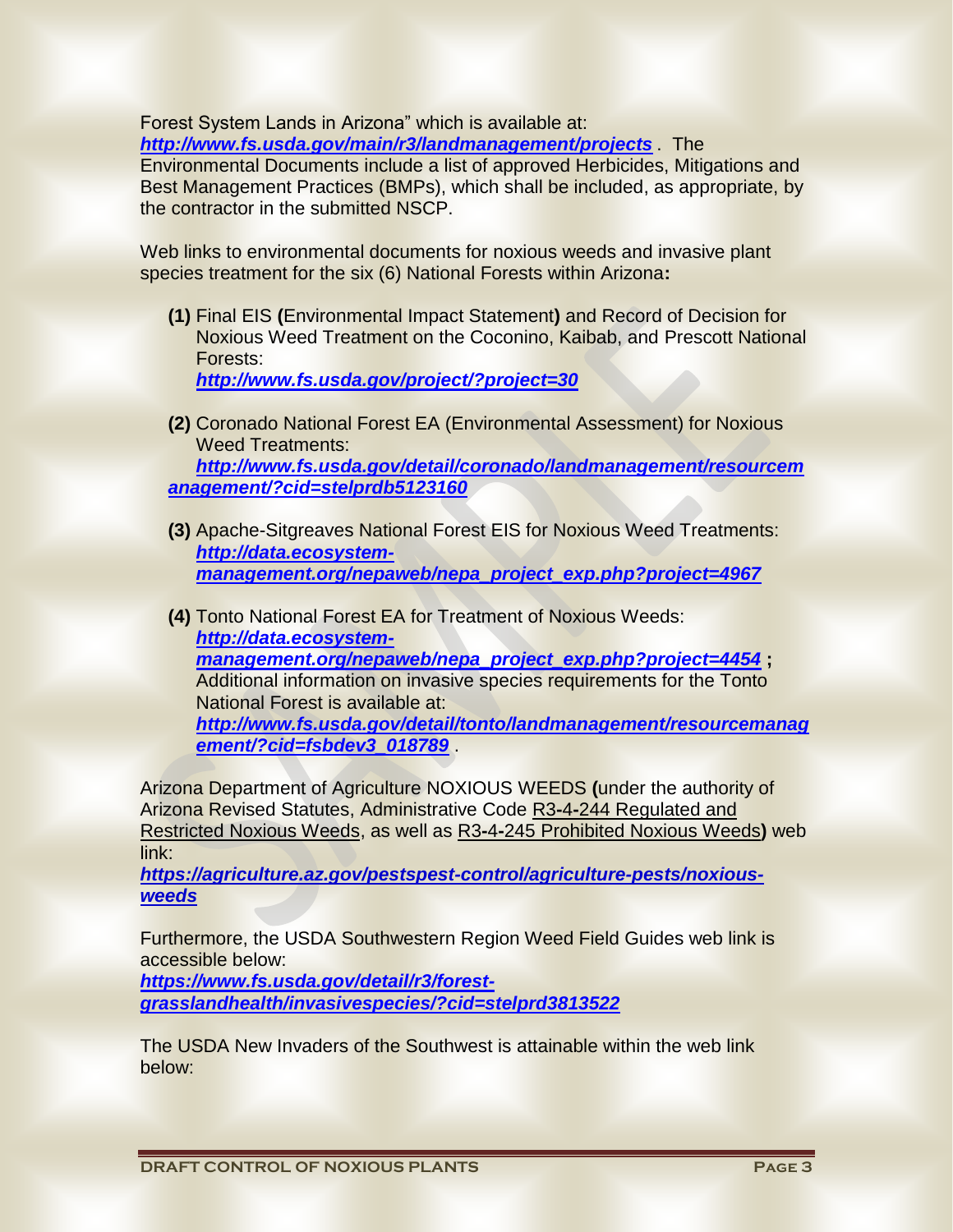*[https://www.fs.fed.us/foresthealth/technology/pdfs/FHTET-2014-](https://www.fs.fed.us/foresthealth/technology/pdfs/FHTET-2014-13_SW_New_Invaders.pdf) [13\\_SW\\_New\\_Invaders.pdf](https://www.fs.fed.us/foresthealth/technology/pdfs/FHTET-2014-13_SW_New_Invaders.pdf)*

The USDA Field Guide for Managing Buffelgrass in the Southwest is obtainable through the web link below: *[https://www.fs.usda.gov/Internet/FSE\\_DOCUMENTS/fseprd563017.pdf](https://www.fs.usda.gov/Internet/FSE_DOCUMENTS/fseprd563017.pdf)*

All materials used shall be in accordance with the approved NSCP and Pesticide Use Proposal **(**PUP**)**.

# **Construction Requirements:**

The contractor shall develop a NSCP for state and federal listed noxious and invasive plant species, and other undesirable plant species shown on the list posted on the Roadside Development web site **(** *<https://azdot.gov/node/5372>* **)** for approval by an ADOT construction PLA. Four (4) copies of the proposed NSCP in standard three (3) ring binders shall be submitted to the Engineer within seven (7) calendar days after the Execution of Contract. The ADOT construction PLA shall review and respond to the proposed NSCP within 10 calendar days upon receiving the submittal. If requested, additional copies may be submitted for review and comments by Native American Community governing body designated representative as approved by the Engineer. Native American Community governing body designated representative shall also review and comment the proposed NSCP within 30 calendar days upon receiving the submittal. The contractor proposed NSCP shall include as minimum the following information applicable to the project area, location and conditions listed below:

**(1)** A list of Noxious and Invasive Species and other Roadside Development approved plant species that would be anticipated for control based on existing vegetation and the project biotic communities. The weed species shall include but not be limited to the TABLE **– I** listed below**:**

| TABLE-I                |                    |
|------------------------|--------------------|
| <b>Scientific Name</b> | <b>Common Name</b> |
|                        |                    |
|                        |                    |
|                        |                    |
|                        |                    |
|                        |                    |
|                        |                    |
|                        |                    |

**(2)** The methods of control of noxious and invasive plant species shall be determined based on the species present within the project limits prior to earth moving activities as well as subsequent project construction phases before seeding. Pre**-**emergent herbicide shall NOT be applied for all project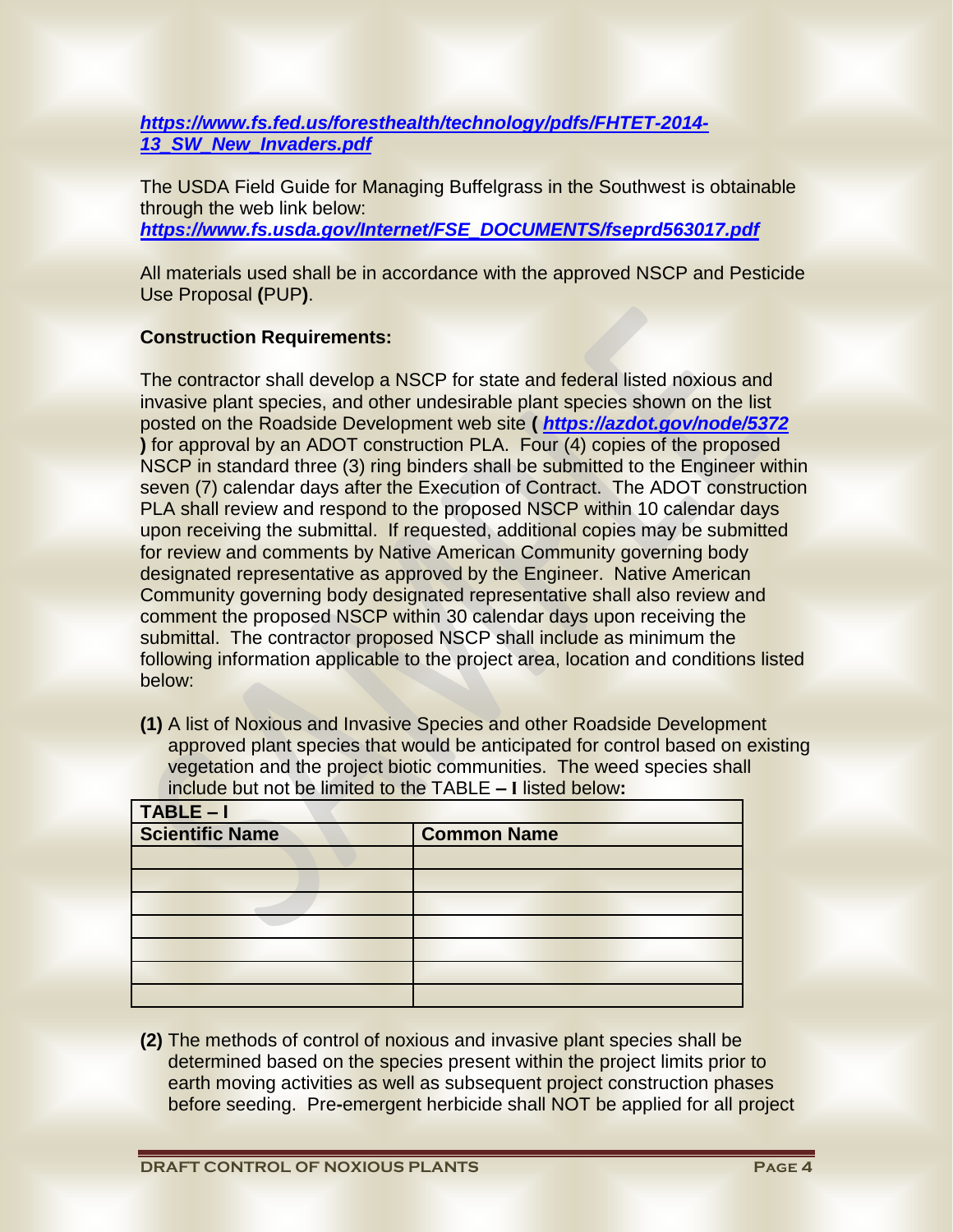seeding areas. The contractor shall provide information */* resolutions on how the application of herbicides will NOT harm the expected seed germination and establishment as specified in the Section 805 of these Special Provisions.

- **(3)** The proposed method(s) of control, either manual */* mechanical control or herbicide application, to be used for each anticipated plant species at each of stage of plant development.
- **(4)** The herbicides, method and frequency of application, and rates to be used for each listed plant species.
- **(5)** Copies of herbicide and surfactant labels and Safety Data Sheet (SDS) for all chemicals proposed for use.
- **(6)** Procedure for collection, removal, containment and disposal of noxious and invasive plants. All components of noxious and invasive plants such as roots, stems, leaves, flowers, seeds, seed heads, or seed pods shall be subject to collection, removal, containment and disposal at no additional cost to the Department.
- **(7)** Methods and procedures to be followed to protect existing, transplanted, and new emerging vegetation in seeded areas.
- **(8)** Responsible Applicator and required Arizona Department of Agriculture Pest Management Division Licensing information, as specified in Section 806.
- **(9)** Record procedures to be followed to document control work completed.
- **(10)** Record procedures to be followed for reporting all chemicals used annually within transportation easements on BLM or USFS Lands within two (2) months or September 30th of each calendar year (whichever is sooner) to an ADOT construction PLA.
- **(11)** Projects on transportation easements on BLM or USFS Lands shall include a completed Pesticide Use Proposal (PUP) form for all proposed herbicide uses prepared for submittal to the appropriate BLM Field Office or National Forest for approval. An example of a completed PUP for the project area will be provided to the contractor for use in preparing their PUP upon request to the ADOT construction PLA.
- **(12)** Projects on transportation easements within Native Americans (Tribal) Land shall include a completed PUP form for all proposed herbicide uses prepared for submittal to the appropriate representative of tribal government (governing body) for approval. An example of a completed PUP for the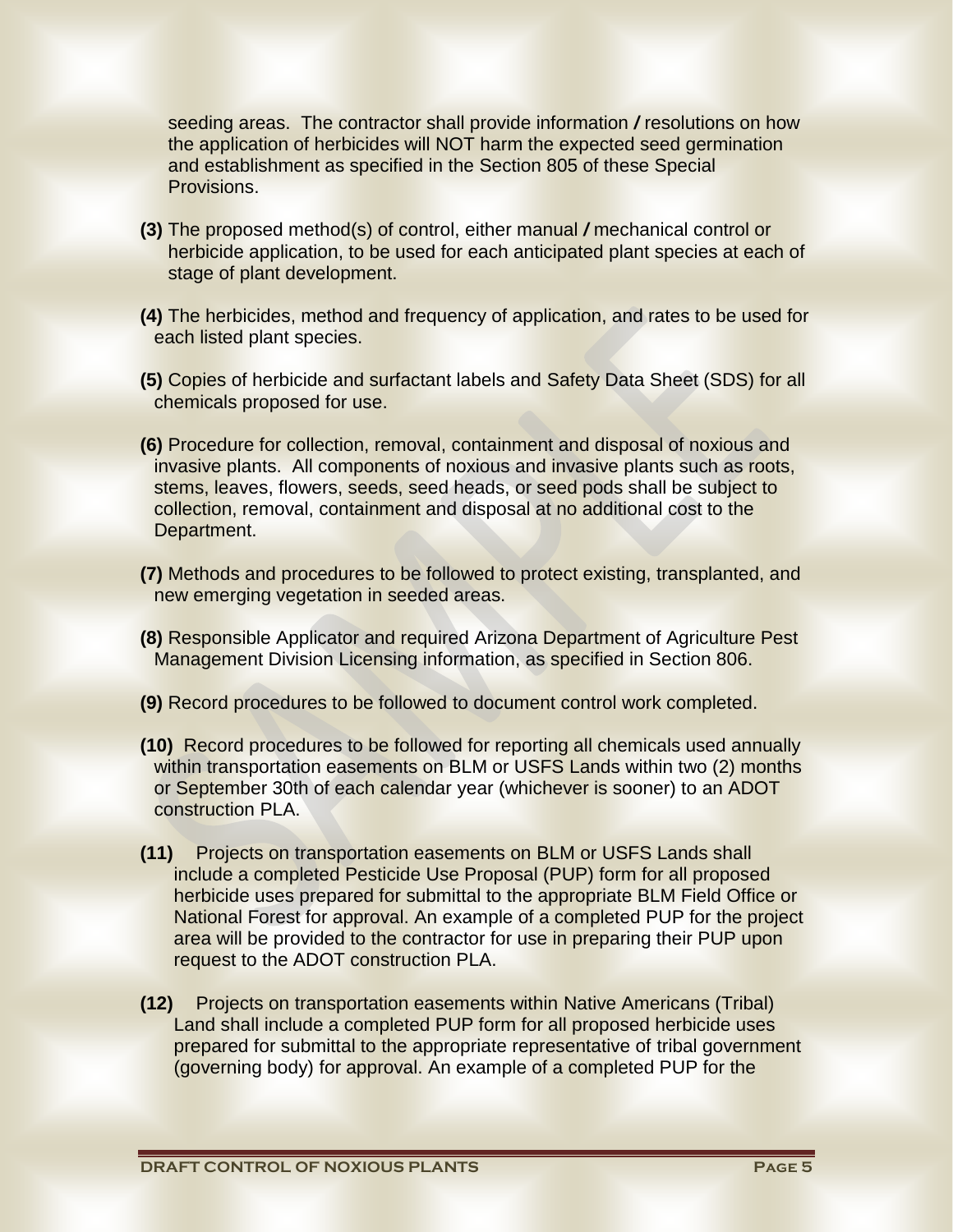project area will be provided to the contractor for use in preparing their PUP upon request to the ADOT construction PLA.

- **(13)** When applicable, other information and explanations required in the PUP or to implement the NSCP.
- **(14)** Process to be used for amending the NSCP to add additional plants or treatments that may be required as the project progresses.
- **(15)** A copy of the original Special Provisions for Control of Noxious Plants that the contractor bid shall be attached to the NSCP.
- **(16)** Plans and methods to protect Threatened and Endangered Species in accordance with the Environmental Mitigations section of the contract documents.

**(17)** Plans and methods for controlling of noxious*/*invasive plants in riparian and aquatic areas:

**I** – Prevention of herbicide drifted by wind onto non-target native plants or nearby wetlands*/*watercourses by using low pressure systems and coarsespray nozzles.

**II –** Safe and effective use of herbicide chemicals labeled for the vicinity of wetlands/watercourses in prevention of water quality contamination.

The NSCP submitted to the Engineer shall not be implemented until it is approved by an ADOT construction PLA and the contractor is so directed by the Engineer.

The contractor shall keep a copy of the approved NSCP and furnish to the Engineer a copy of the approved NSCP for record keeping. The NSCP copy of the contractor and Engineer shall be maintained up-to-date with the contractor providing submittals of completed work activities within five (5) working days following completion of the work for each area directed by the Engineer for control. The NSCP shall be maintained up-to-date with submittals of the above completed NSCP information for the duration of the project.

The Engineer in consultation with an ADOT construction PLA shall designate*/*approve the location of the areas to be treated, and when required the frequency of treatment as per the NSCP. Payment will be made for the initial treatment of each area, whether with manual */* mechanical methods or using herbicides, and for each subsequent treatment ordered and approved by the Engineer.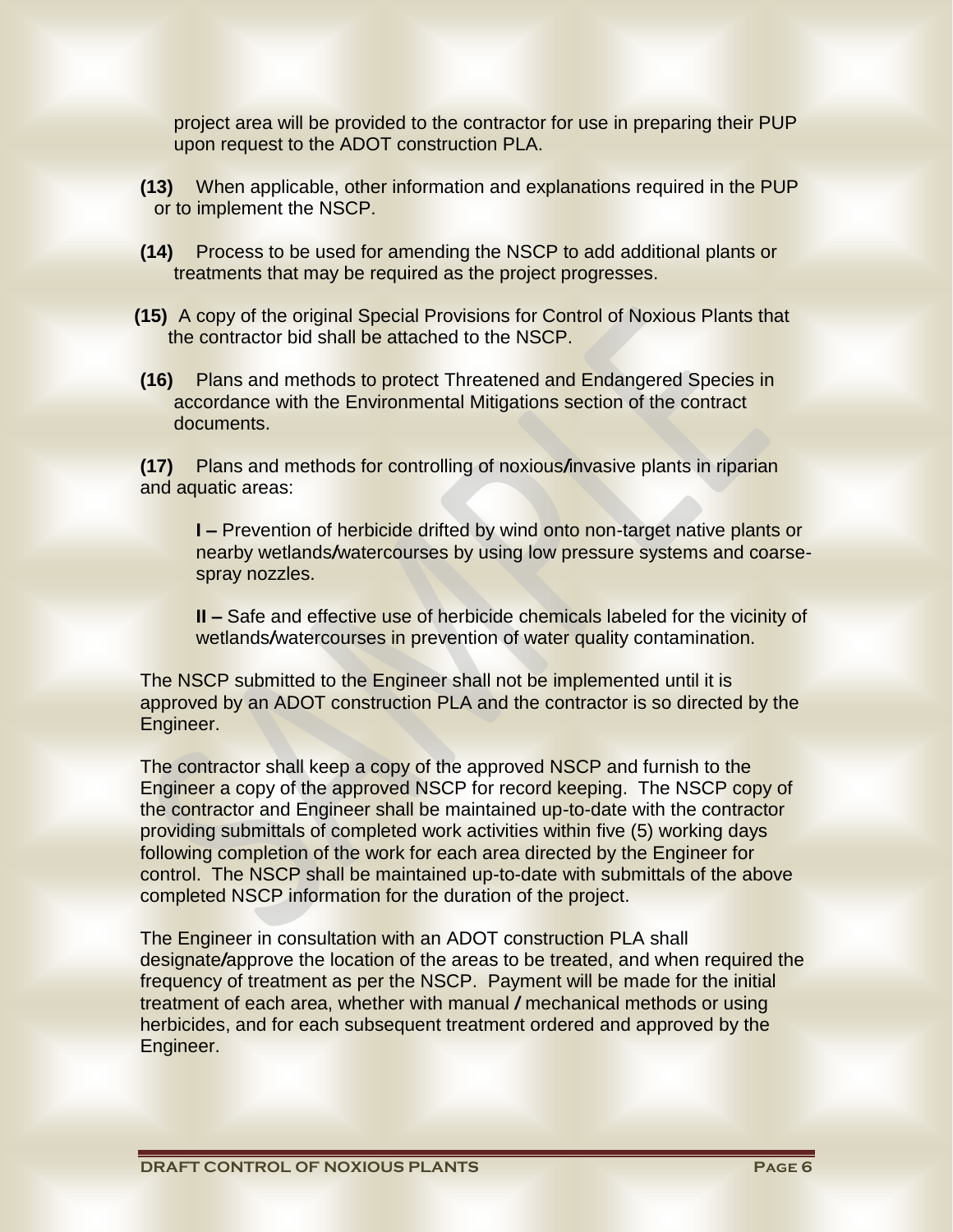The contractor shall document the location and size of the project treatment areas, as well as noxious and invasive plant species that have been treated by the end of each working day. Furthermore, the contractor shall mark up the project layout plans (engineering drawings) with location and size of the project treatment areas, as well as noxious and invasive plant species that have been treated. Such documentation shall be submitted to an ADOT construction PLA for inspection*/*evaluation through the Engineer.

The contractor shall begin control of the designated areas within ten (10) working days of the Engineer's notice, and complete the treatment within fifteen (15) working days of the notice approved by the Engineer.

If other plant species listed in the Arizona Noxious Weed List, the Forest Service Regional*/*BLM lists, or the ADOT Invasive and Noxious Plant Species Lists (available electronically at the following Roadside Development web address**:** *[https://apps.azdot.gov/files/roadway-engineering/roadside-dev/adot](https://apps.azdot.gov/files/roadway-engineering/roadside-dev/adot-invasive-noxious-plant-species-list-for-construction-projects.pdf)[invasive-noxious-plant-species-list-for-construction-projects.pdf](https://apps.azdot.gov/files/roadway-engineering/roadside-dev/adot-invasive-noxious-plant-species-list-for-construction-projects.pdf)* ) occur within the project area that are not included in the NSCP, the contractor shall modify the Noxious Species Control Plan to add such species, including acceptable control measures and where applicable a PUP, and submit this information as an amendment of the NSCP to the Engineer and ADOT construction PLA for acceptance. No herbicide Control of Noxious Plants work shall be commenced on Federal lands until the PUP has been entirely completed and approved.

The project areas will be surveyed by an ADOT construction PLA, with the approval of the Engineer, prior to earthmoving activities and following rainfall events and during plant germination and growth periods for listed noxious and invasive plant species. To update NSCP, the contractor shall also furnish field inspection*/*observation reports for new growth of noxious*/*invasive plant species between four (4) weeks to six (6) weeks after each rainfall events of 0**.**5 inches (**≥** 12**.**7 mm) or more. When surveys determine that noxious, invasive or other designated plants species listed in the NSCP for control are found to be present within the project right-of-way, the contractor shall treat the areas designated by the Engineer in accordance with the approved NSCP. Such treatments shall be completed and approved by the Engineer before ground disturbing or earthmoving activities occur from those areas.

The contractor shall mark those areas receiving manual */* mechanical control with an application of a photosensitive dye. Herbicides shall be mixed with a photosensitive dye which will produce a contrasting color when sprayed upon the ground. The color shall disappear between three (3) and five (5) days after being applied. The dye shall not stain any surfaces nor injure non-target plant or animal species when applied at the manufacturer's recommended application rate.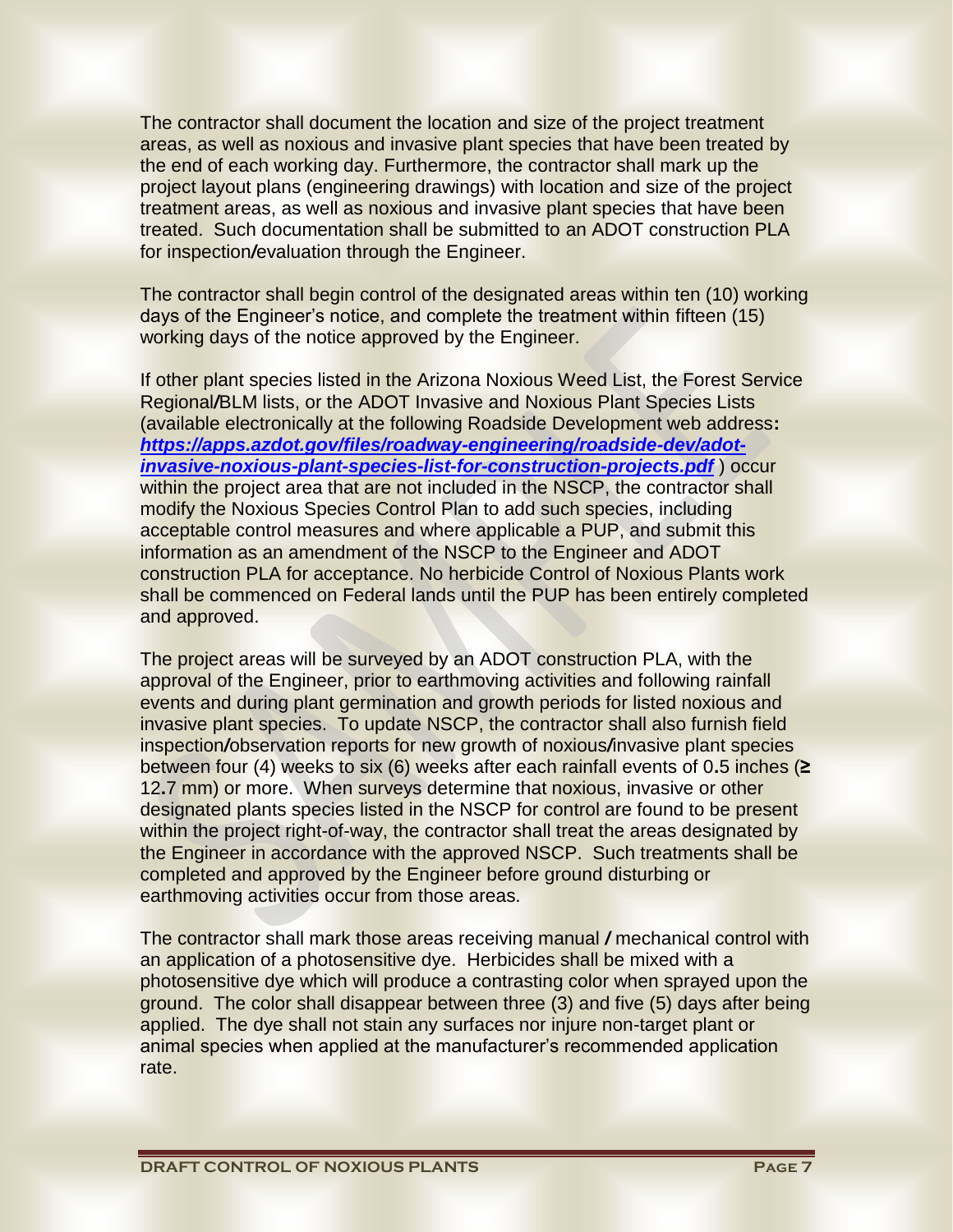Application of herbicide shall be in accordance with the manufacturer's instructions and the approved NSCP. Responsible herbicide applicator shall be licensed under the appropriate category as required by the State Law.

Mowing shall be allowed if it is proven to be a successful permanent control method of annual noxious */* invasive plant species as approved by the Engineer. If approved, mowing shall be performed before the annual noxious */* invasive plant species are able to set seed. Mowing shall NOT be operated in areas where there are perennial noxious */* invasive plant species. Mowing shall NOT be utilized for noxious */* invasive plant species that carry existing seeds **(**seed heads */* pods**)**. All project areas and plant species to be mowed shall be carefully evaluated */* identified by an ADOT construction PLA with approval from the Engineer.

Unless otherwise called out in the plans*/*details, specified in these Special Provisions, or as directed by the Engineer, the contractor shall remove the identified noxious */* invasive woody vegetation to the finished grade level without uprooting it (flush cutting). In order to stop stump regrowth, the applicable remaining stumps shall be promptly treated with suitable herbicide so the identified noxious */* invasive woody vegetation will not sprout new growth from the stumps. Herbicide stump treatment shall NOT be conducted to plant species such as common evergreen coniferous shrubs and trees, which will unlikely generate stump regrowth. Manual */* mechanical removal of remaining woody vegetation stumps and rootballs in erosive areas shall be avoided to maximum extent practicable (MEP). The removal method and process shall be evaluated by an ADOT construction PLA with approval from the Engineer.

Removal of soil seed bank that has been contaminated by the natural storage of seeds from noxious */* invasive plant species shall be required for projects involving soil */* ground disturbance from roadway */* drainage excavations or as designated by the Engineer. The contractor shall remove top three **(**3**)** inches of the existing undisturbed surface soil from the project areas infested with noxious */* invasive plant species as evaluated */* identified by an ADOT construction PLA with approval from the Engineer. All removed contaminated soil seed bank shall be properly disposed of or placed (buried) below the top two feet **(**2**'-**0**")** of the final finished grade as directed by the Engineer. The removal, stockpile, burial, or disposal of contaminated soil seed banks shall be well contained */* concealed during construction. The contractor shall then return all soil-seed-bank removal disturbed area, to an acceptable surface condition **(**finished grade**)**, as approved by the Engineer.

No earthmoving activities to the treated areas shall be approved until the employed weed management measures have been inspected to be successfully achieved as per the approval of the Engineer.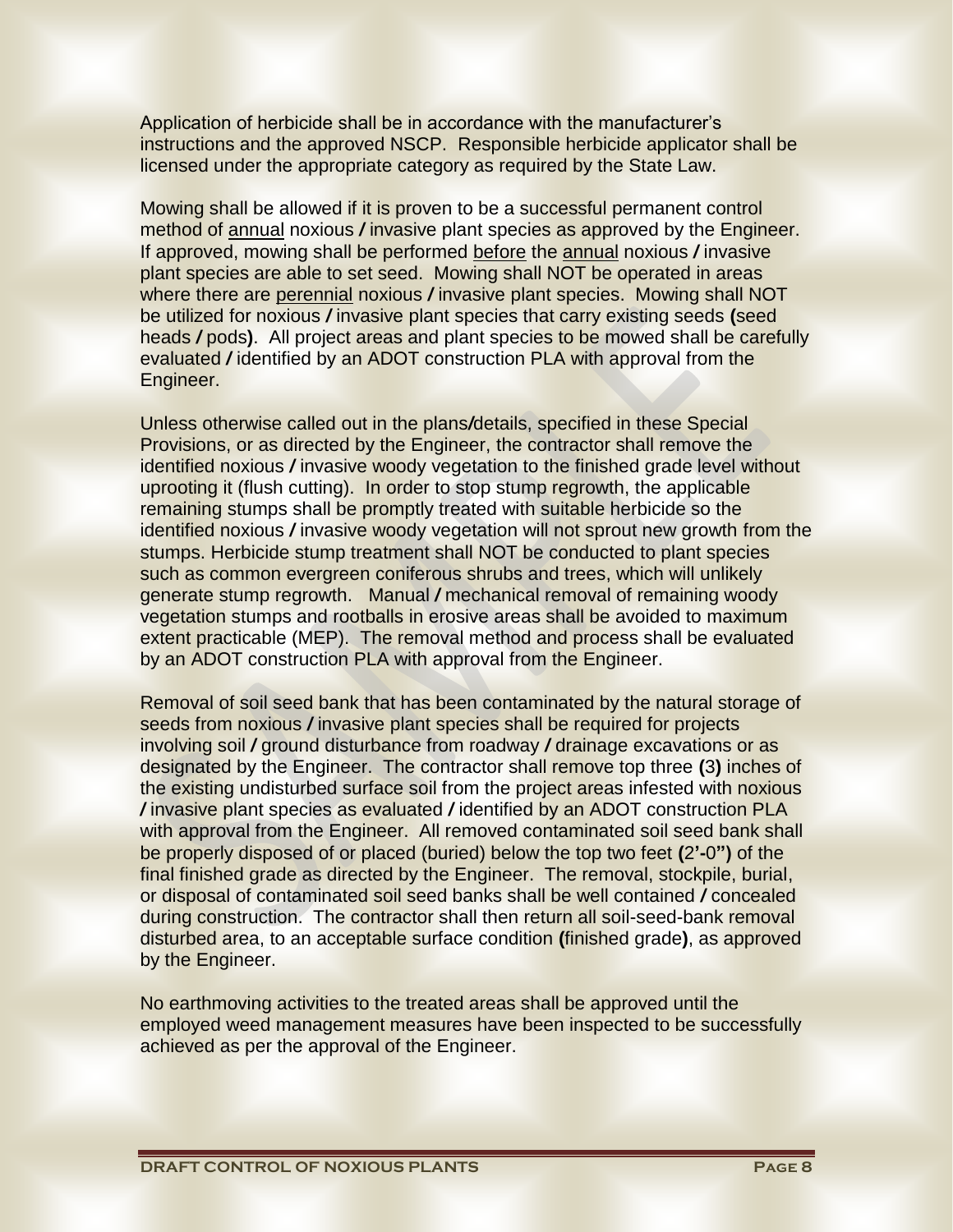For projects within transportation easements on BLM, USFS, or Tribal Lands, PUPs shall be prepared and submitted to the Engineer and ADOT construction PLA as required in the NSCP. The PUPs will be submitted by the Department to the appropriate BLM Field Office, National Forest, or appropriate representative of tribal government (governing body) and must be approved by the BLM, National Forest, or tribal government (governing body) before being approved by the Engineer.

The contractor shall keep records of all herbicide applications. A copy of this record shall be added to the NSCP and also submitted to the Engineer after each application. The contractor shall be responsible for the proper transport, storage, and application of all materials necessary for herbicide control treatments.

As a part of the integrated management approach, all areas to be treated for noxious and invasive plant species shall ultimately be seeded, landscaped, or permanently stabilized to minimize and prevent from weed re-invasion */* reinfestation, as specified in these Special Provisions.

## **Method of Measurement:**

Control of noxious and invasive plant species, either manually **(**mechanically**)** or with herbicides, will be measured by the square yard (SQ**.**YD**.**) of each treated area, as directed and approved by the Engineer.

# **Basis of Payment:**

During pre-construction meeting, the contractor in conjunction with Engineer shall verify and be in agreement with the quantity of areas to be treated as evaluated by an ADOT construction PLA. The quantity of areas to be treated shall be in compliance with environmental requirements.

The accepted quantities of control of noxious and invasive plant species, either manually **(**mechanically**)** or with herbicides, measured as provided above, will be paid for at the contract unit price for each soil treatment directed and approved by the Engineer. Such price will be considered to include all labor, materials, equipment, and multiple mobilization costs required to complete the work as specified herein. Such price shall also cover collection, removal, containment and disposal of noxious and invasive plant species. Up to four (4) mobilizations may be required to accomplish control of noxious and invasive plant species as specified herein. The Department will consider the cost of such multiple mobilizations to be included in the price bid for control of noxious and invasive plant species. Adjustments may be made to the contract through negotiation for more than four (**>** 4) mobilization activities as per the approval of the Engineer.

No measurement or payment will be made for treatment of those areas, manually */* mechanically or with herbicides, not authorized and approved by the Engineer.